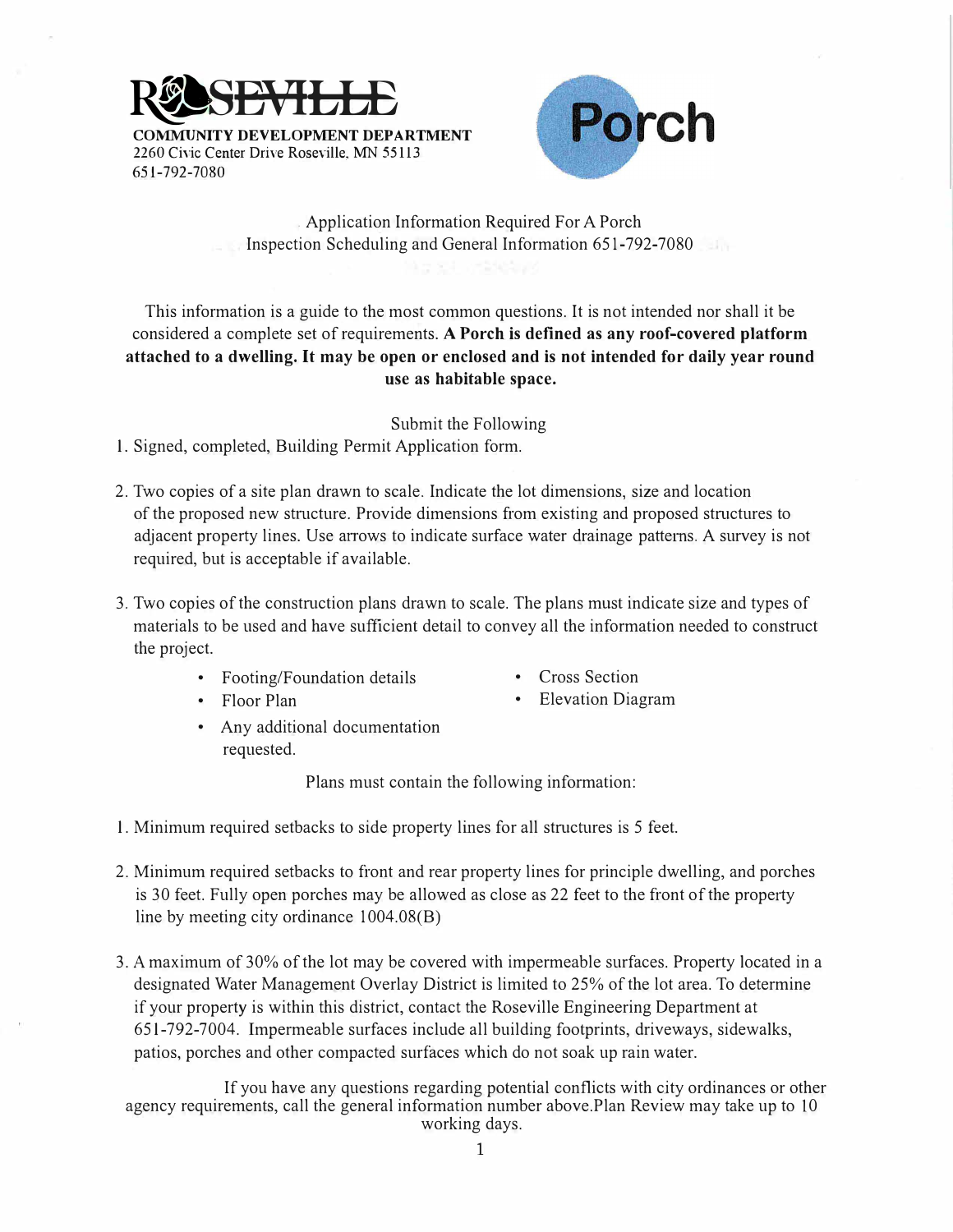## **Typical Building Permit Inspections Required**

- 1. Footing/Foundation – To be scheduled after soils have been excavated, and all forms are in place with any steel reinforcement (if required) and prior to the placement of concrete. Locate property corner markers for inspector to verify setbacks, if required.
- $\overline{2}$ . Framing – To be scheduled after all framing work is completed and all roofing, doors, and windows if applicable must be installed. Electrical and HVAC work if provided must have rough-in inspections passed.
- 3. Insulation – To be scheduled when all insulation is in place, vapor retarders have been installed and project is ready for interior finishes. This inspection is only required if the porch is thermally isolated from the main dwelling and will contain conditioned space not otherwise considered an addition.
- 4. Final – To be scheduled after all HVAC and Electrical systems have passed final inspection. All exterior finishes must be complete and site restored to prevent erosion.

## **General Notes**

- 1. Any disturbed ground on the site is required to have erosion control. Protection must be in place prior to the start of construction. Site erosion causes silt to enter into city streets, wetland areas, ponds and lakes. You may be contacted by the City Engineering Department with specific requirements related to your project during the Plan Review process.
- $2.$ Plan Review and Building Permit issue typically requires 10 working days from receipt of a completed application and plans. You will be contacted as soon as the permit is ready.
- $3.$ The approved plans, site plan and permit card must be kept on the job site and made available for all the inspections until the final inspection has passed. Permit cards must be posted in a visible location and protected from the weather.
- 4. Separate permits are required for Electrical and HVAC systems. Please contact the Community Development Department at 651-792-7080 for information regarding application details. These permits typically do not require plans and are available over the counter.
- 5. The Building Permit cost is based in part on a published fee schedule available online at the City of Roseville website. Additional charges or escrow amounts may be added, as required.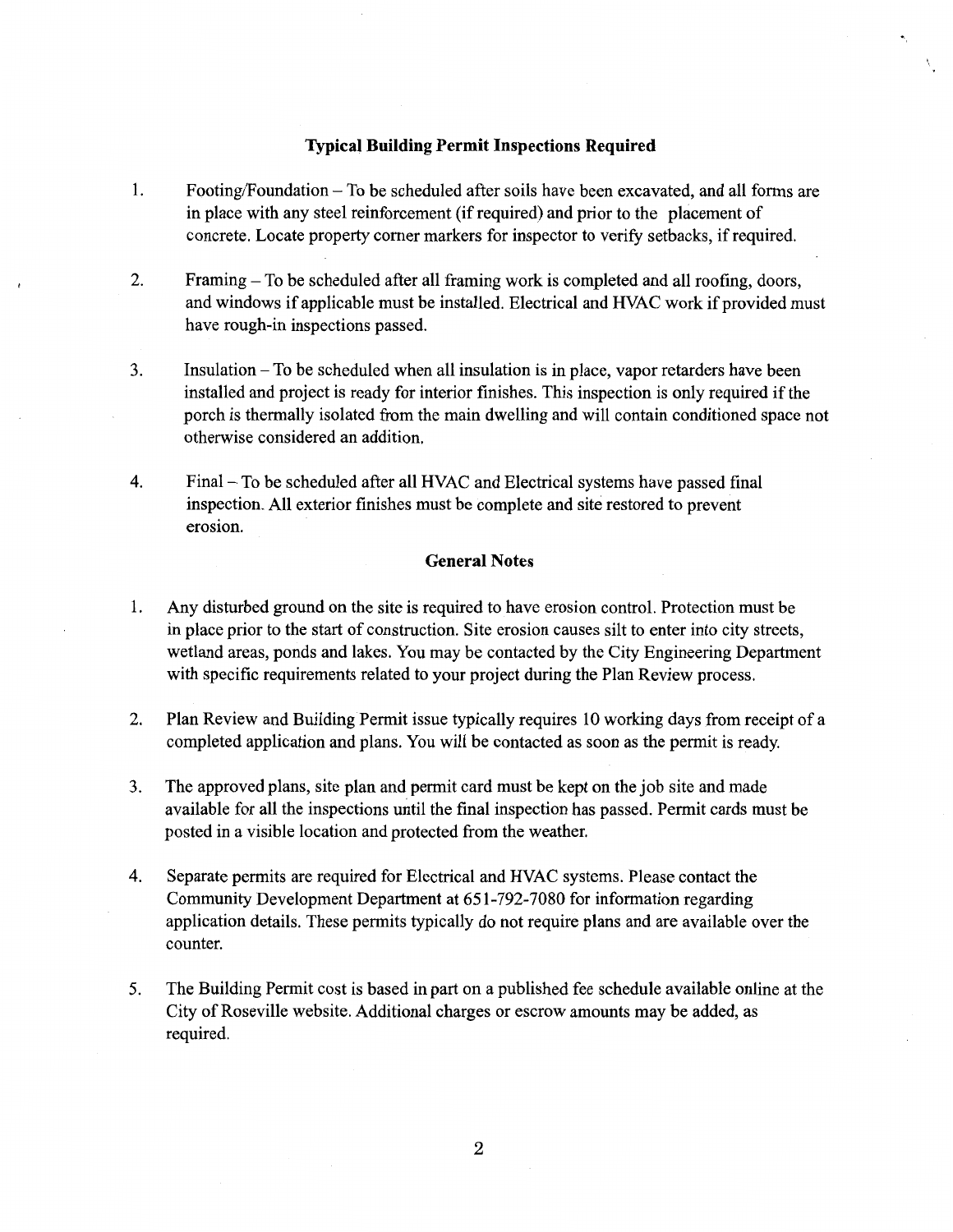- 6. Information on the current Minnesota Building, Plumbing, Mechanical, Fuel Gas and Electrical Codes is available from the Minnesota Department of Labor and Industry website. Copies of the codes are also available at local libraries.
- 7. You will be contacted as soon as your permit is ready for pickup and payment.
- 8. To arrange an inspection call 651-792-7080 between 8:00am and 4:30pm Monday through Friday. Please have your permit number(s) ready before calling.

## **Plan Examples**

The following illustrations for two porches are provided as a guide only. You must provide with your application site specific drawings and documents for your intended construction project. The information provided here should not be construed as the only code compliant methods available to you, as many methods and materials meet minimum code requirements.

Your Plan Review notes will provide additional information, corrections and requirements. Please read your approved plans thoroughly and have them available for reference by all subcontractors and inspectors. Please call the general information number if you have any questions.



3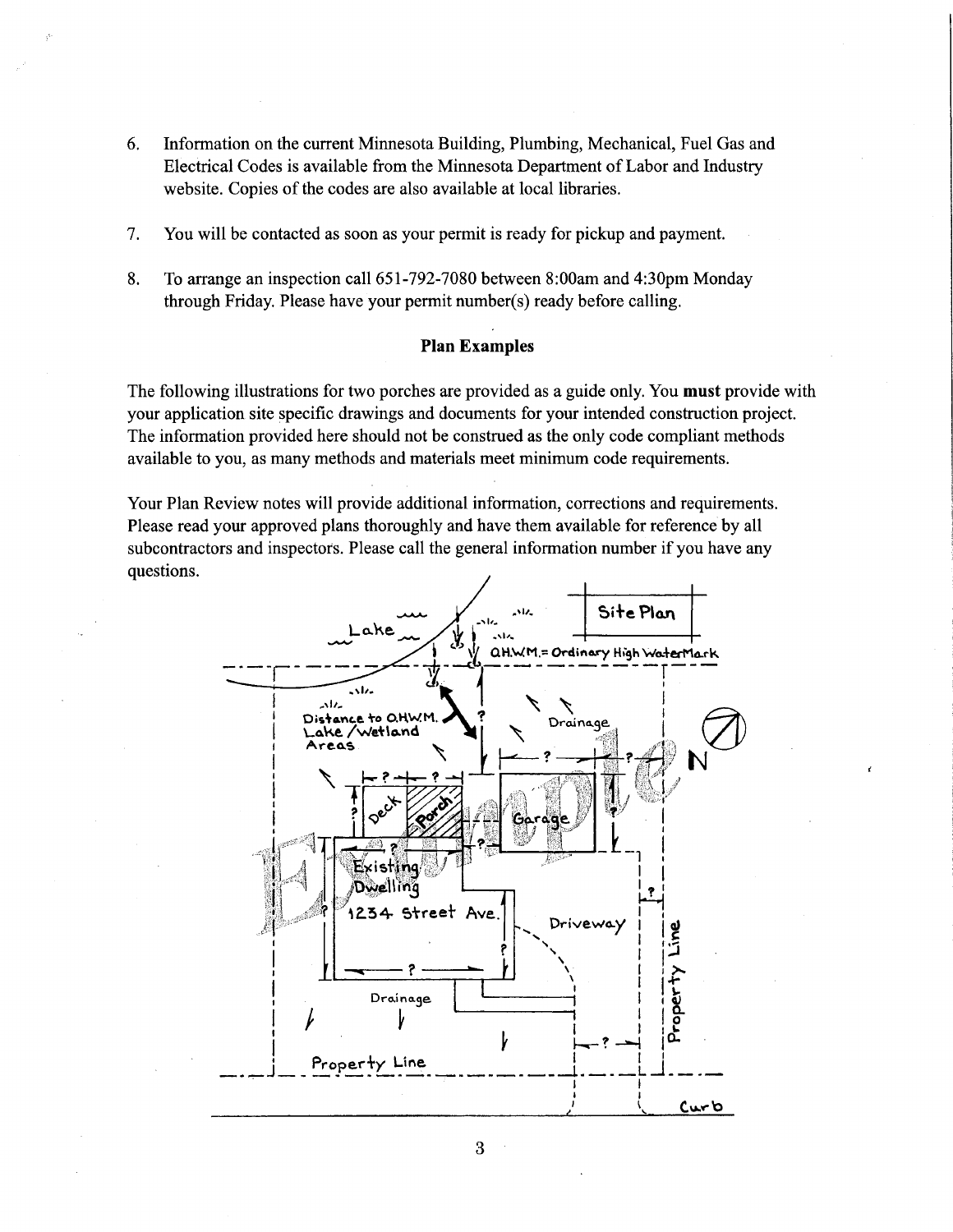

 $\boldsymbol{4}$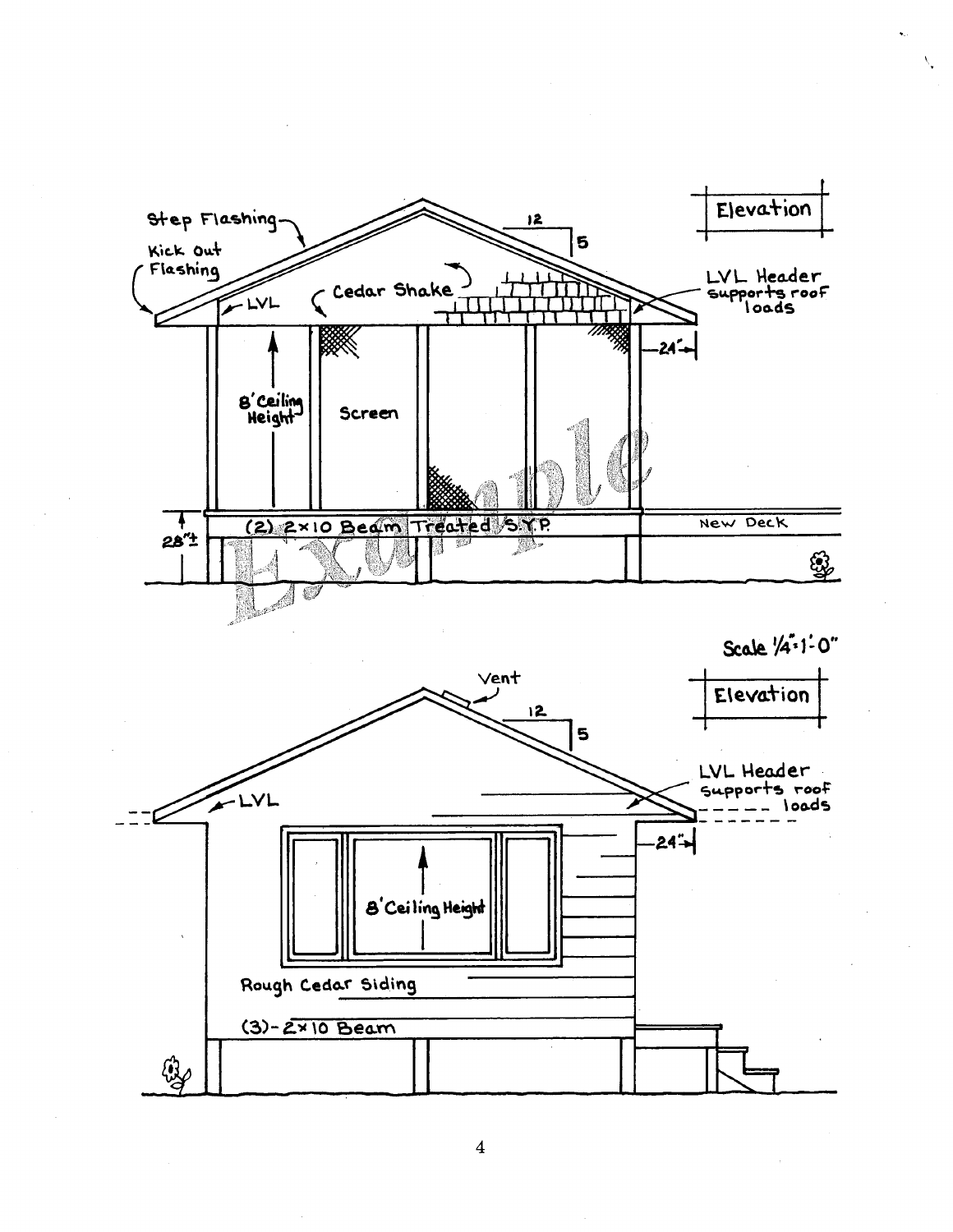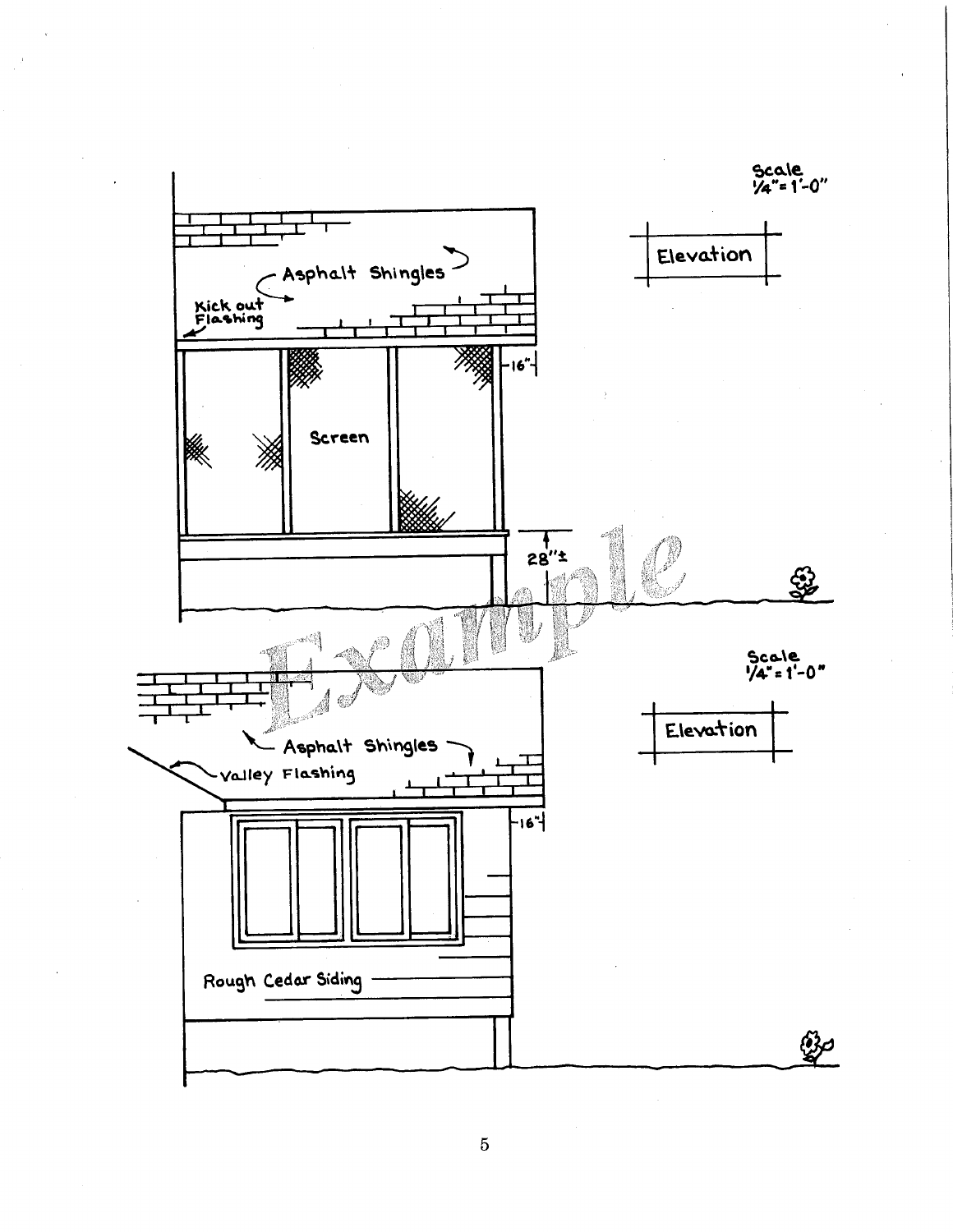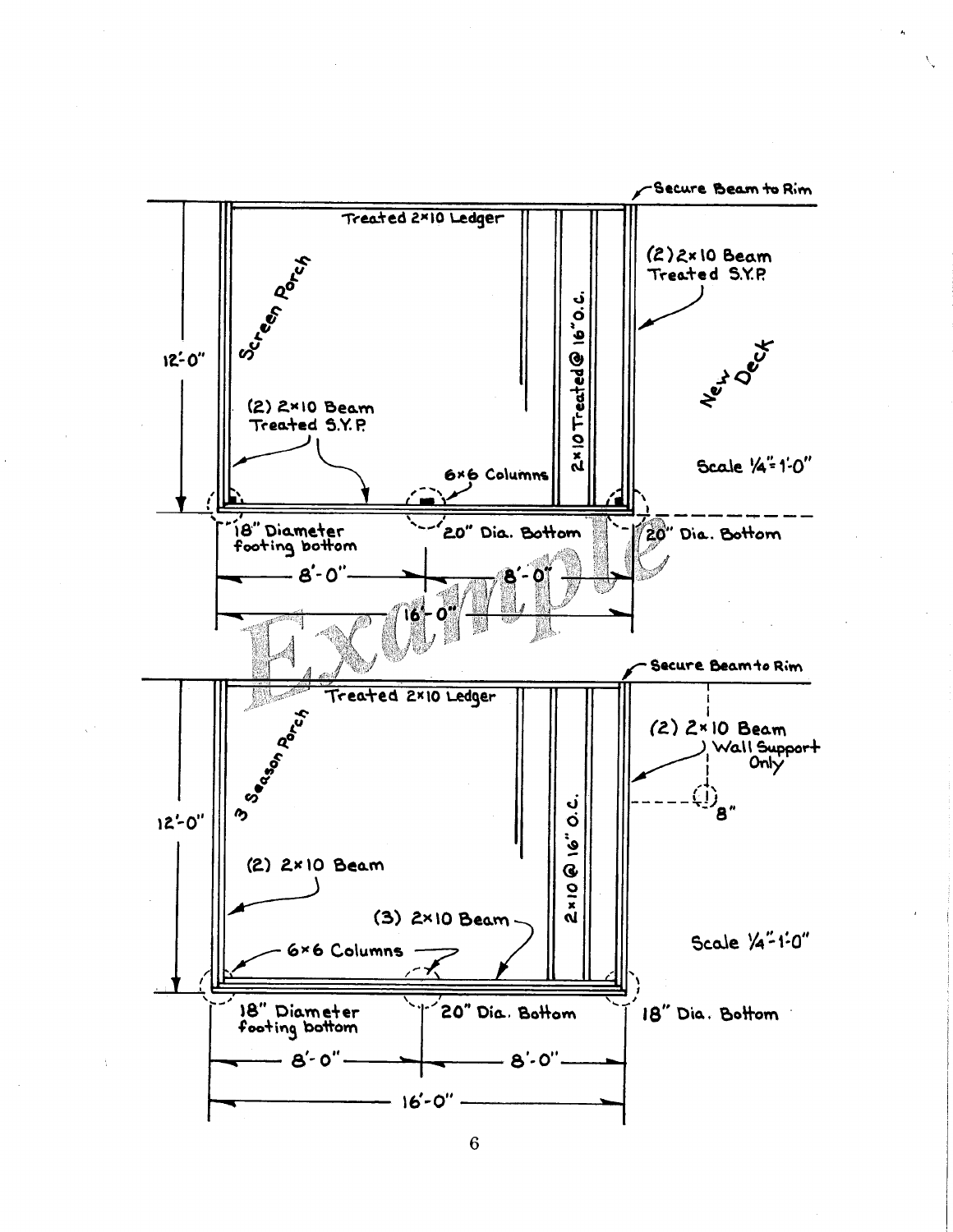

 $\bf 7$